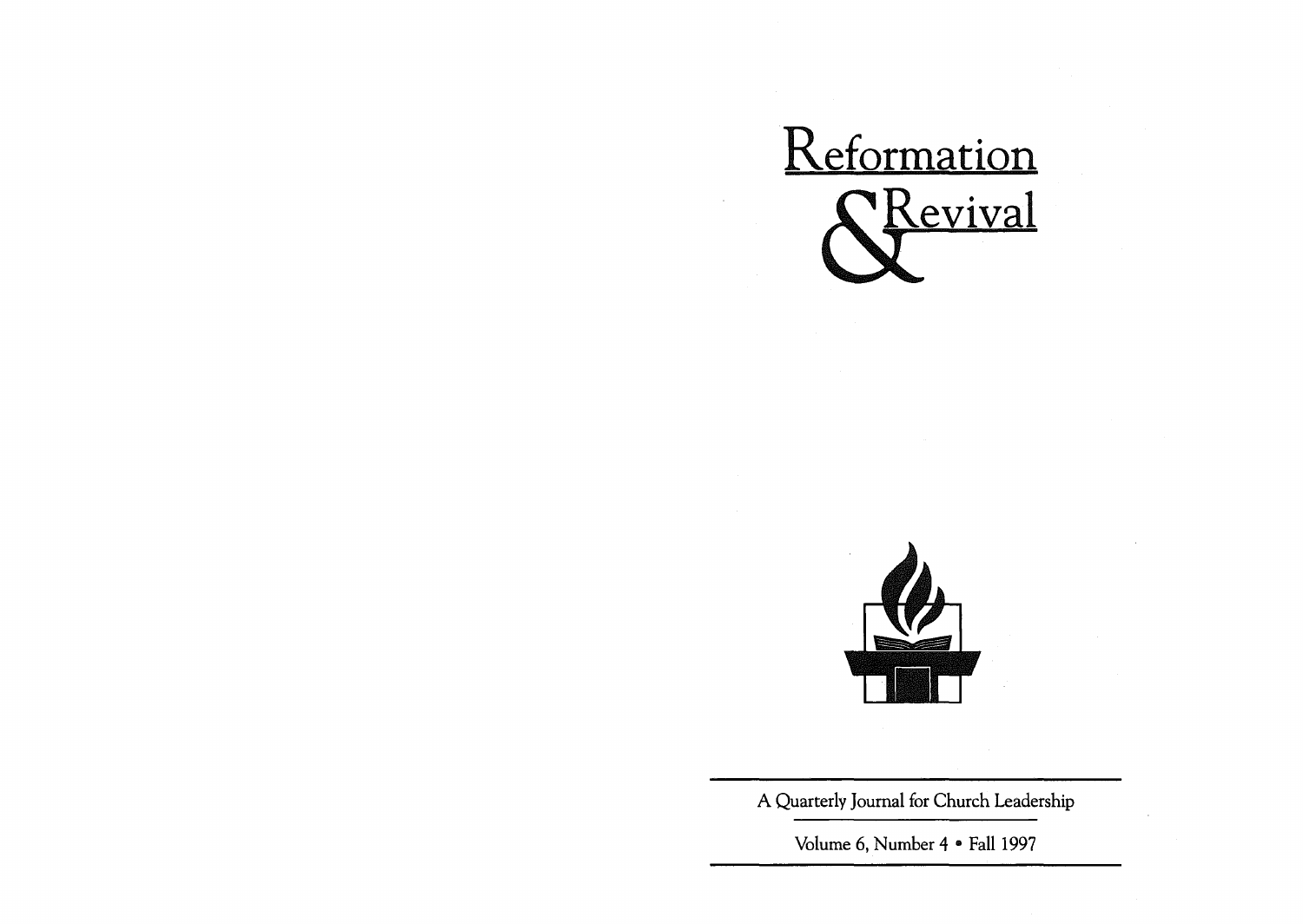In every period when God has awakened His people, the gospel of justification has come to the fore.

*Robert Horn* 

I have preached justification by faith so often, and I feel sometimes that you are so slow to receive it that I could almost take the Bible and bang it about your heads. *Martin Luther* 

The doctrine of justification by faith ... is a blessed relief from sterile legalism and unavailing self-effort. *A.* W. *Tozer* 

Justification is totally against formal religion. God has no room for those who persist in relying on forms or ceremonies.

*Robert Horn* 

David H. Linden

**109** 

Charles Grandison Finney lived in a day when a certain view of justification was in vogue. It would always be in his mind as that other view he did not hold, a view of faith alone as the condition and the obedience of Christ as the foundation. Finney would turn this Reformation doctrine on its head and bring about a degree of counterreformation within Protestantism that the Roman church in its Council of Trent was never able to secure. Yet Finney was accepted in Protestant circles not because of his theology but rather for his results. Many reasoned, "How could such a success be anything. but of God?" Those who study that period of history think his results deserve a sober second look. The results and the success of new measures are still evident today in the place that methods, management and man have in current church life.

Charles G. Finney's Doctrine

of Justification .

May the historians continue their analysis; it is needed. My purpose is to review his doctrine in one area-justification. If Finney is "America's Greatest Revivalist." his evangel invites and deserves examination. But I expect the reader to find the views of Finney presented here incredible. One seminary professor found that the only way to get his students to believe that what he represented as being Finney's doctrine, was to have the students read Finney directly and experience the surprise on their own. I did expect an Arminian theology, but I did not expect the work of Christ on the cross to be removed as the basis of justification, and the obedience of Christ replaced by the sinner's; Thus the direct reading of Finney is strongly urged. Many quotations and references will be provided here to support this analysis of his teaching, but those should be an incentive to look at this man's teaching and influence much more carefully.

I am reviewing mainly Lecture 25 on Justification, in Finney's *Systematic Theology,* pages 360-77 in the 1994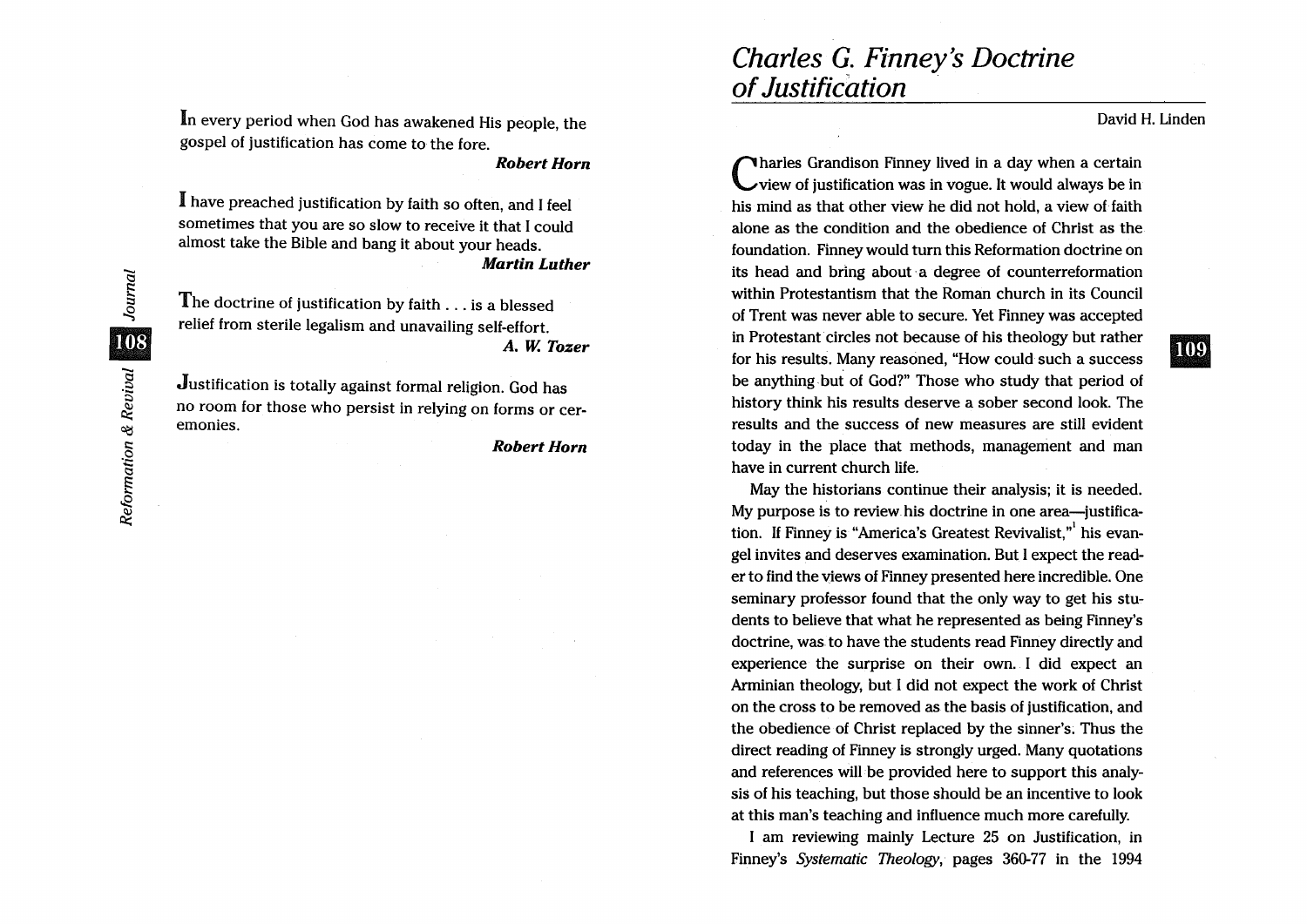Bethany House publication.<sup>2</sup>

#### Finney's View of Justification3

One must grasp Finney's governmental framework to understand his doctrine. Justification, to him, is a governmental decree of pardon or amnesty in which God restores to favor those who have sinned.4 The governor of an American state can pardon, but a judge cannot. Judges may acquit but not pardon; governors may pardon but not acquit. Thus jus tification is not forensic whatsoever. It is a pardon with conditions, among which are the full penitence and reformed behavior of the former criminal who has turned to a life of present full obedience to God, a course in which the sinner must continue sinlessly all his life, for justification to be maintained. Any sin creates the need for a fresh justification, and places the Christian immediately under condemnation. To all who meet these conditions, and only to those who meet all, God shows a sincere mercy, which is the message of Charles Finney's gospel.

The only obedience God requires, in Finney's view, is the obedience of the one to be justified. Such a person cannot get it from anyone else, including the Lord Jesus Christ. This is a very different view from that of the Reformation, which sees the model as God the judge acquitting and eternally accepting the sinner. This justification is based both on the gift of righteousness from Christ, as well as the full removal of the sinner's guilt because it was atoned for on the cross. The condition laid upon the sinner is faith, which is a nonmeritorious resting upon the work of Another and the receiving of the gospel promise. These are two extremely different views of salvation, the Reformation holding to Christ alone *(solus Christus*), and Finney's doctrine, a view of "sinner alone."

# Finney's Multiple Conditions of Justification

Before stating the conditions of justification, Finney is

very clear on his terms, defining and distinguishing "condition" and "ground":

In this discussion I use the term condition in the sense of a *sine qua non,* a "not without which."

... A condition as distinct from a ground of justification, is anything without which sinners cannot be justified, which, nevertheless, is not a procuring cause or fundamental reason of their justification. As we shall see there are many conditions while there is but one ground of the justification of sinners....  $\int_{0}^{6}$ 

The five conditions are the atonement of Christ, repentance, faith in Christ, present sanctification, and perseverance in faith and obedience.<sup>7</sup>

For now, we shall treat only the four required of sinners. But let it be clear that Finney explicitly argues against faith as the only condition of salvation. $\sin^8$  In his sole paragraph in this lecture on faith never once does he argue for a trust in the work of Christ. Should a good lecture on justification devote only one paragraph to faith as Finney has done, and<br>then spend half of that arguing against "faith alone"? Finney reminds us that true faith is a faith that works (Gal. 5:6 [KJV]), but there is no teaching on a faith that rests, as in Hebrews 4:9-11.<sup>10</sup>

The repentance he has in mind is total outward reforma-  $\chi$ <sub>11</sub> a "change of moral character."<sup>12</sup> Repentance "cannot" consist in conviction of sin," $3 \text{ }}$  "nor sorrow for it, $n_{\text{}}^{14}$  or merely a sense of our need of a Savior.

In order to be justified the sinner must believe and arrive at "present sanctification, in the sense of present full consecration to God" (condition  $#4$ ).<sup>15</sup> (By this Finney means "present" vs. "former.") This perfection in holiness must then be followed by the fifth and last of Finney's conditions, a perseverance in obedience, which is also "an unalterable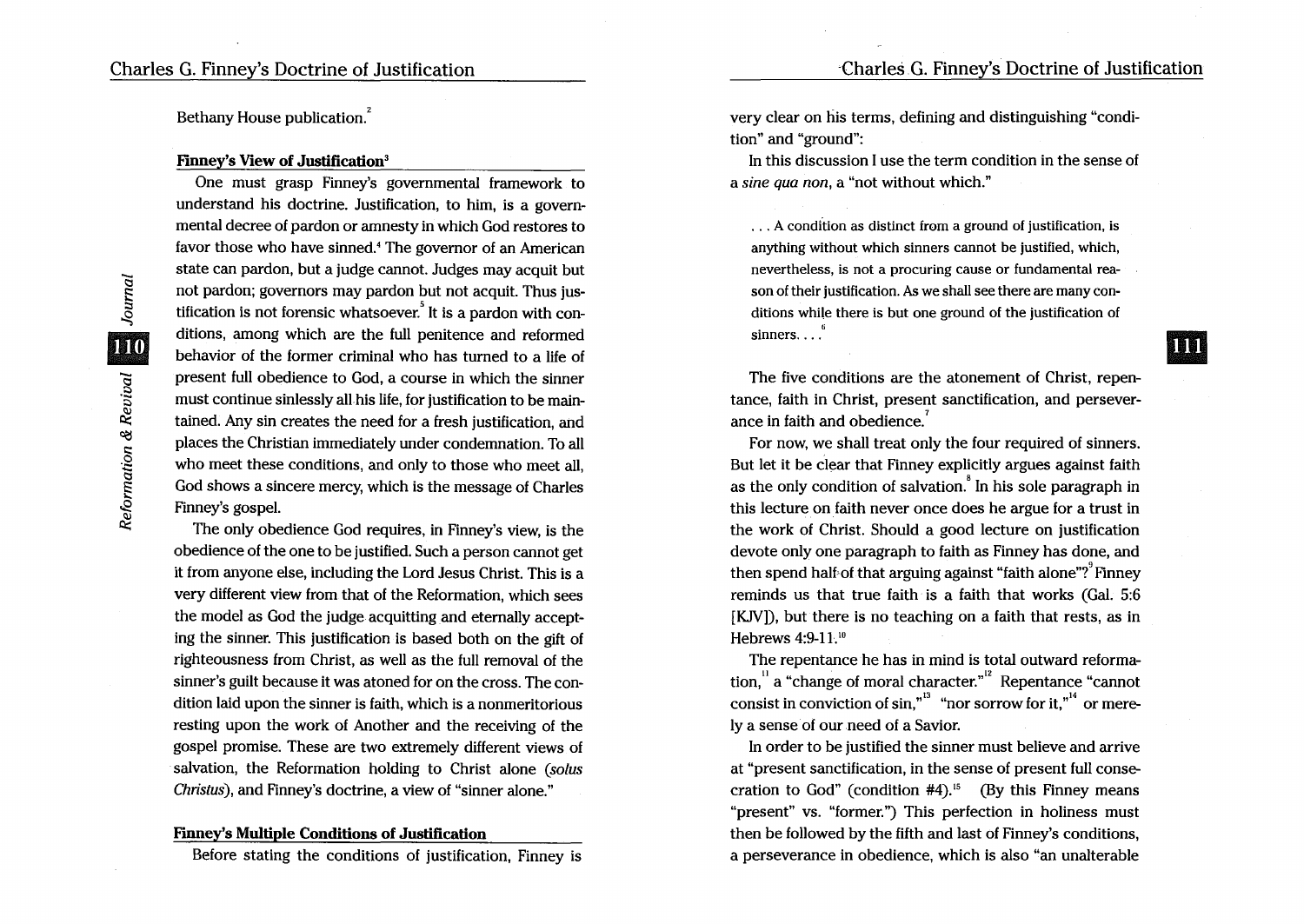condition of justification."<sup>16</sup> In other words the sinner's works are as much a condition of justification as faith.

Some theologians have made justification a condition of sanctification, instead of making sanctification a condition of justification ... [Sanctification] is a state of consecration to Him. This is present obedience to the moral law .... It certainly cannot be true that God accepts and justifies the sinner in his sins. The Bible ... conditionates justification upon sanctification in the sense of present obedience to God.... By sanctification being a condition of justification, the following things are intended: That present, full and entire consecration of heart and life to God and His service, is an unalterable condition of present pardon of past sin, and of pre sent acceptance with  $God.$ <sup>17</sup> And that the penitent soul remains justified no longer than this full-hearted consecration continues.... $^{18}$ 

#### An Analysis of Finney's Rejection of Faith Alone

If this full obedience is not met, justification is immediately lost, and the Christian stands under the condemnation of God.<sup>19</sup> This is a tall order for a man to meet, when in his flesh he cannot please God. It is in conflict with all biblical teaching about sin remaining in us.

When any reviewer says that Finney teaches a salvation by works, his conclusion may well be met with resistance that "America's Greatest Revivalist" could ever be judged that harshly. But let Finney declare himself: "Our own works, or obedience to the law or to the gospel, are not the ground or foundation of our justification .... These are conditions of our justification.  $\ldots$  None of these must be omit-<br>ted upon pain of eternal damnation."<sup>20</sup> His own words condemn his theology. It is as if he never read the Bible's relentless rejection of works opposed to faith. His distinction that our legal obedience is only a condition and not the ground

of justification is irrelevant. In his doctrine, man is still saved on condition of his own obedience. What Finney labeled a condition has indeed become the real ground.

Where is Christ in all these conditions Finney would have us meet? Where is His obedience, which is the very heart of the gospel and the foundation of justification? In the gospel, a righteousness that comes from God and not ourselves, . has been made known (Rom. 1:17). When Finney rejected "justification by imputed righteousness" he was rejecting the righteousness produced in the sinless life of Christ. He says, "It was naturally impossible for Him, then, to obey in says, "It was naturally impossible for Him, then, to obey in  $\blacksquare$ 

Finney can state Reformation theology accurately: "Christ's righteousness is the ground and that his [i.e., the sinner's] own present obedience is not even a condition of his iustification. $n^{23}$  So Finney was not uninformed of the  $\frac{1}{20}$  gospel of the Reformation.<sup>24</sup> If Finney had only advocated human works as the condition of justification, he would have crossed over the line away from evangelical teaching.

He did not cross lines timidly. He sought to be as consistent as possible, a tribute to him in spite of his error. We could argue that his view of our obedience is an implicit rejection of Christ's, but he spares us that task when he did it for us by explicitly denying that justification rests on the obedience of Christ. In his closing argument of this, his only lecture dedicated to justification, Finney tells us:

They must have a justification while yet at least in some degree of sin. This must be brought about by imputed righteousness. The intellect revolts at a justification in sin. So a scheme is devised to divert the eye of the law and the lawgiver from the sinner to his substitute, who has perfectly obeyed the law. But in order to make out the possibility of his obedience being imputed to them, it must be assumed that He owed no obedience for Himself; than which a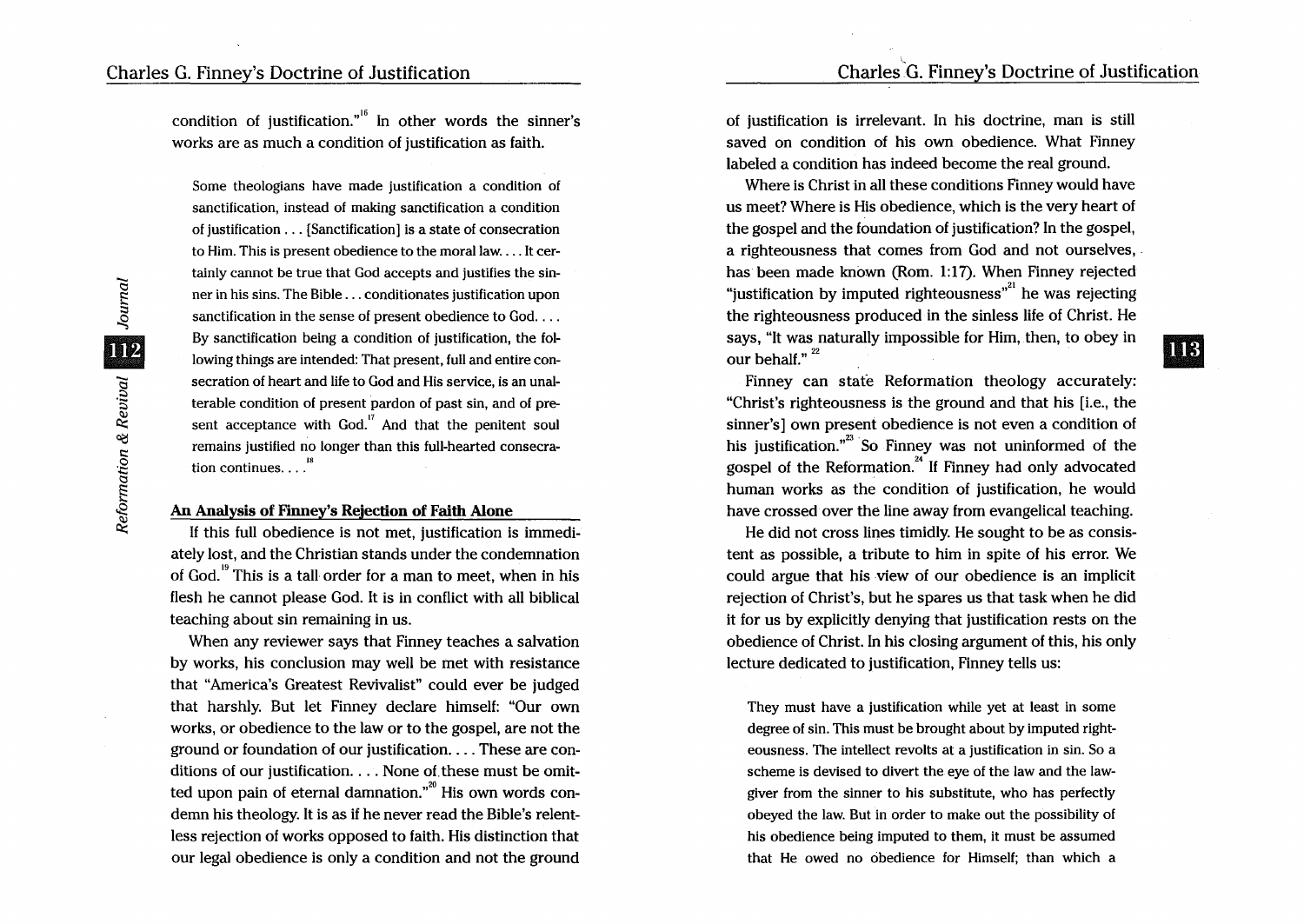**III**5

greater absurdity cannot be conceived.<sup>25</sup>

To his credit, Finney never flirted with the notion of God not requiring obedience; he simply thought it could be found in us, and denied that it was found in Christ.<sup>26</sup> While the professed requirement of real obedience is not relaxed, the source of salvation is dismissed. In order to have justification, righteousness must come from somewhere. When he denies Christ as the source, all hope rests on the obedience that must be self-generated by the sinner who makes a decision to change his life. All Christians know this is ludicrous. In such a scheme as Finney's, it will take a god of very bad eyesight to justify us, a lot of scrambling to redefine sin, and a crash program of fig leaf production.

Finney told sinners to present *their* righteousness to God. But in the gospel God does some presenting too. He has presented Christ as a propitiation (Rom. 3:25). Finney insisted that Christ "could not . . . obey as our substitute," yet he repeatedly said that Christ's death was vicarious.<sup>27</sup> But we have now come to the other side of our Lord's obedience. since we are justified by both His "doing and dying."<sup>28</sup> We have come to Charles Finney's view of the cross.

# Charles Finney's View of the Atonement

What the atonement does not mean. This odd way to begin is customary Finney. His answer for the ground of justification begins, "It is not founded in Christ's literally suffering the exact penalty of the law for them, and in this sense literally purchasing their justification and eternal salvation."<sup>29</sup> The Reformation saw the biblical truth that Christ satisfied divine justice by receiving divine wrath in His vicarious death. Finney retains the word "justice" when he says the atonement is to "satisfy public justice," but it is not "retributive justice." $\mu^{30}$  Retributive justice means that the guilt of sin is actually punished. Finney held that sins may be pardoned, but for those saved, they are not punished. They cannot be imputed to another person. This is Finney in all his consistency. First, the sinner's needed obedience comes only from himself, and now that we look at Finney's atonement, we learn that sin falls only on the one committing it, a double denial of the Savior's work.

He elaborates that the atonement is not "a proper full payment of the debt of the justified. $n^{31}$  That to Finney is impossible in the very idea of one dying for another. What Christ suffered is "indefinitely less in amount than was deserved by the transgressors." Finney's penchant to quantify both the obedience of Christ, and now His sufferings, shows that he has rejected the representative principle of the Mediator standing in for others. One should not measure the amount of blood, total His pain, nor clock the time hanging 'on the cross. The New Testament has no embarrassment to report that His death came sooner than the ones beside Him, because a quantification of the physical side is irrelevant to the atonement.

One must remember Finney's distinction regarding the atonement as condition and not ground of justification. That leads to what might be his most sweeping statement to detach the cross from justification: "Neither is the atonement nor anything in the mediatorial work of Christ, the foundation of our justification, in the sense of the source, moving or procuring cause. $^{33}$  (I nominate that as the most wicked thing I have read in Charles Finney.) It means that to find the real procuring cause of justification one must not look to the cross. He will say the ground of justification lies only in the heart of infinite love. If so, justification's basis does not lie in the divine act of intervention in history in the death and resurrection of the Lord Jesus Christ. For Finney, the gospel has moved away from the redemptive action where "Christ died for our sins according to the Scriptures, and that He was buried, and that He was raised on the third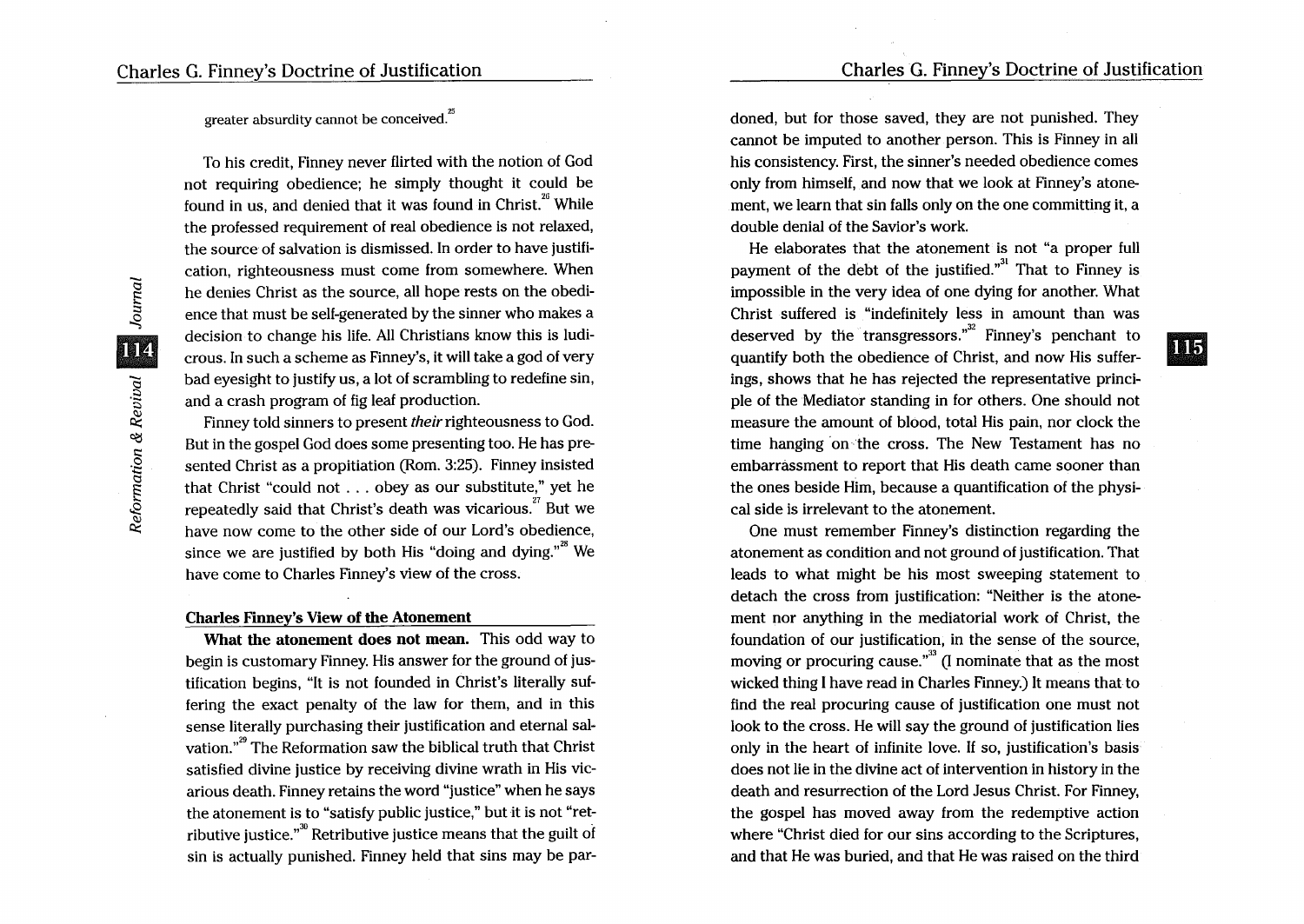day" (1 Cor. 15:3-4). But divine love did act in Christ when God's reconciliation took the path and principle of not imputing men's sins to them, because those sins were imputed to the One made sin for them and executed accordingly. But in Finney's atonement, that labor of love on the cross procured nothing at all in regard to forgiveness. He has detached love and the cross when the apostle John did the opposite in fusing them, "He loved us and sent His Son to be the propitiation for our sins" (NKJV). $34$ 

Finney's supporters will say this is a distortion since God's love is the cause, and God did provide the atonement as a condition-a true statement of Finney's position. But that the ground of justification is not in any sense the mediatorial ministry of the Savior is straight Finney. The love of God is affirmed in Finney, but, for him, love causes what the atonement did not and could not. No, the gracious love of God sent the Son to reconcile in a redemptive activity that is effective. First Peter 3:18 says, "Christ died for sins [Finney differed, saying it is not retributive], the righteous for the unrighteous [Finney denies Christ represented anyone], to bring you to God." (Finney disagrees again since the mediatorial work of Christ never procured anything for us.) This is a small example of the pervasiveness of his denials. If one were to correct his systematic theology point for point, it would be the writing of an encyclopedia. Finney could not sing, "On the cross He sealed my pardon, paid the debt and made me free," because those words, three times, affirm that the mediator *procured* our forgiveness.

#### What the Atonement Does Mean in Finney's Theology.

God only pardons as Governor; He does not acquit as Judge. This is a basic key to Finney's thought. Sinners are judged on their obedience, with Christ's obedience not allowed into the picture judicially. But if the criminal is repentant and sins no more, he may then be pardoned (governmentally) without too much damage to the maintenance of good government if God would only make some demonstration of His view of sin. And to Finney that is the gospelpardon for those who sin no more, the pardon always being of past sins, and always conditioned on present obedience. The Governor of Connecticut (in which state Charles Finney was born) might let a man off, a far cry from declaring him righteous. If the lawbreaker is still breaking the law then a pardon is highly inappropriate. For such a thing there is no room in good government, and in Finney's mind, God's good moral government is no different from the principles of any  $\frac{1}{2}$ wise human government. The concept of a God justifying the wicked while still wicked is repulsive. But pardon of those truly sorry for their past sins and determined to live obediently to God, is a real part of benevolent government of both God and man.

Finney saw dangers here: First, if the sinner continues to have sins, a pardon would be detrimental to good government, and this is something God just would not do. This is solved by the new acquired intention of the sinner to desire and act unselfishly for the good of the universe. (I plead with people to read what Finney really says.) This means that the sinner has become righteous in himself!

And second, one might presume that the Governor is soft on crime. Finney's proposed solution for this one is the atonement. The universe needs to be secured "against a misapprehension of the character and design of God in forgiving and saving sinners. $n^{35}$  What will the editorial pages say about the Governor if he lets sinners off? The Governor's commitment to law and good moral government must be upheld against all misunderstanding, so God must justify "wisely."<sup>36</sup> The world is watching Him. "Has He not given us intelligence on purpose that we may be able to see and judge the propriety of His public acts? Does He not invite and require scrutiny?"<sup>37</sup> (Where in God's Word does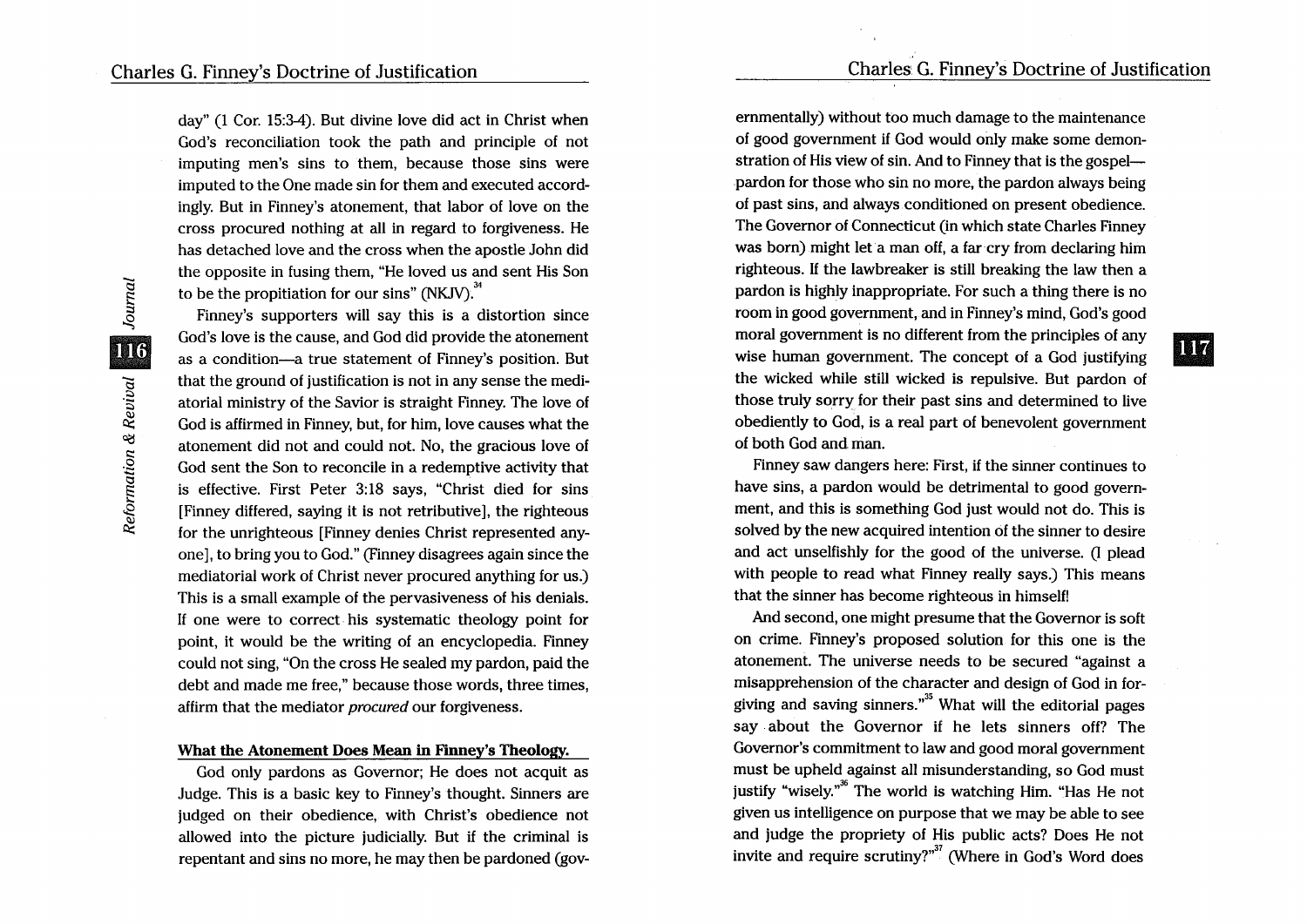Charles G. Finney's·Doctrine of Justification

119

Finney ever find such a view of God?)

God in His "public justice" must protect the public interest. Sometimes this involves "the execution of the penalties of law *[i.e., retributive justice]...* unless something else is done that will as effectually secure the public interest. $"$ <sup>38</sup> That "something else" is the atonement. If there were no atonement it would weaken government, "by begetting and fostering a hope of impunity in the minds of those who are tempted to violate the law."<sup>39</sup> So rather than satisfying God's justice, the atonement is resorted to as "a governmental expedient<sup>"</sup> to set things straight in the minds of all the rest of us in the universe. It was not God's justice that was addressed at the cross. The atonement was resorted to to protect God's image in our eyes, and to relieve *our* sense of justice. If our sense of wrong and our scrutiny of God's good government are key to this view of the atonement, then one could virtually say that we are propitiated rather than God. The cross is supposed to remove our sense of indignation that God might be letting his law down. So God showed His seriousness about His law, not in not punishing sinners for breaking it, but by having the One who never did, crucified. Jesus died in a public relations gesture.

There is certainly no propitiation of God in Finney's systematic theology. The cross has become, for Finney, God's media event so He will not be misunderstood and we will not misunderstand. And that is all the death of the Son of God accomplished, no washing away of sin, just a washing away of our possible misunderstandings. Finney's god is quite insecure! He has to worry about our view of Him and prepare for our scrutiny, and so resort to the crucifixion of the Son of God to satisfy public justice. I think such a crime would do the opposite. If that crucifixion was not a penalty for sin, it is intrinsically unjust. Finney preserves justice by mutilating it. So when he speaks of the "vicarious nature" of the atonement, one should not think he speaks with the same meaning as evangelicals have ordinarily had for those words.<sup>41</sup> His vocabulary is Christian; his content is the leaven of the Pharisees.

Finney's cross has an educational side. The cross acts "as a more efficient preventative of sin, and a more powerful persuasive to holiness, than the infliction of the legal penalty would do. $n^2$  It impresses lessons that need to be taught, since for Finney the great purpose of penalties is prevention.<sup>43</sup> How he sounds like a modern man. We used to think that the great purpose of penalties was that justice might be done. Does God consign to hell only to prevent sin? Satisfying justice is not a part of Finney's atonement in the reformation sense. One kind of satisfaction satisfies God's justice; Finney's satisfies public opinion.

But Charles Finney is consistent here. For him, Christ does not supply us with righteousness in the forensic sense, nor was the crucifixion judicial. No penalty was exacted there, no crime punished, and no guilt of sin removed. The cross stands in history only to teach us a good lesson. It is not central to forgiveness, is not a foundation of justification; it is a mere sideshow, not the main event. Little wonder that in all the pages I have read, there is not a word about the Lord's Supper, which, had it been reflected upon, might have spared Finney a view of the atonement that is closer to a civics text than the Bible.

#### How Did Finney Go Astray?

Finney was a man of very definite views. His training as a lawyer is often evident in his writings. He never went to seminary and began the ministry without formal training, walking from the law office into the pulpit. He was an American whose birth in 1792 was only months removed from the ratification of the United States Constitution and the Bill of Rights. His ideas of what good government should be, and thus what God's good government ought to be, were well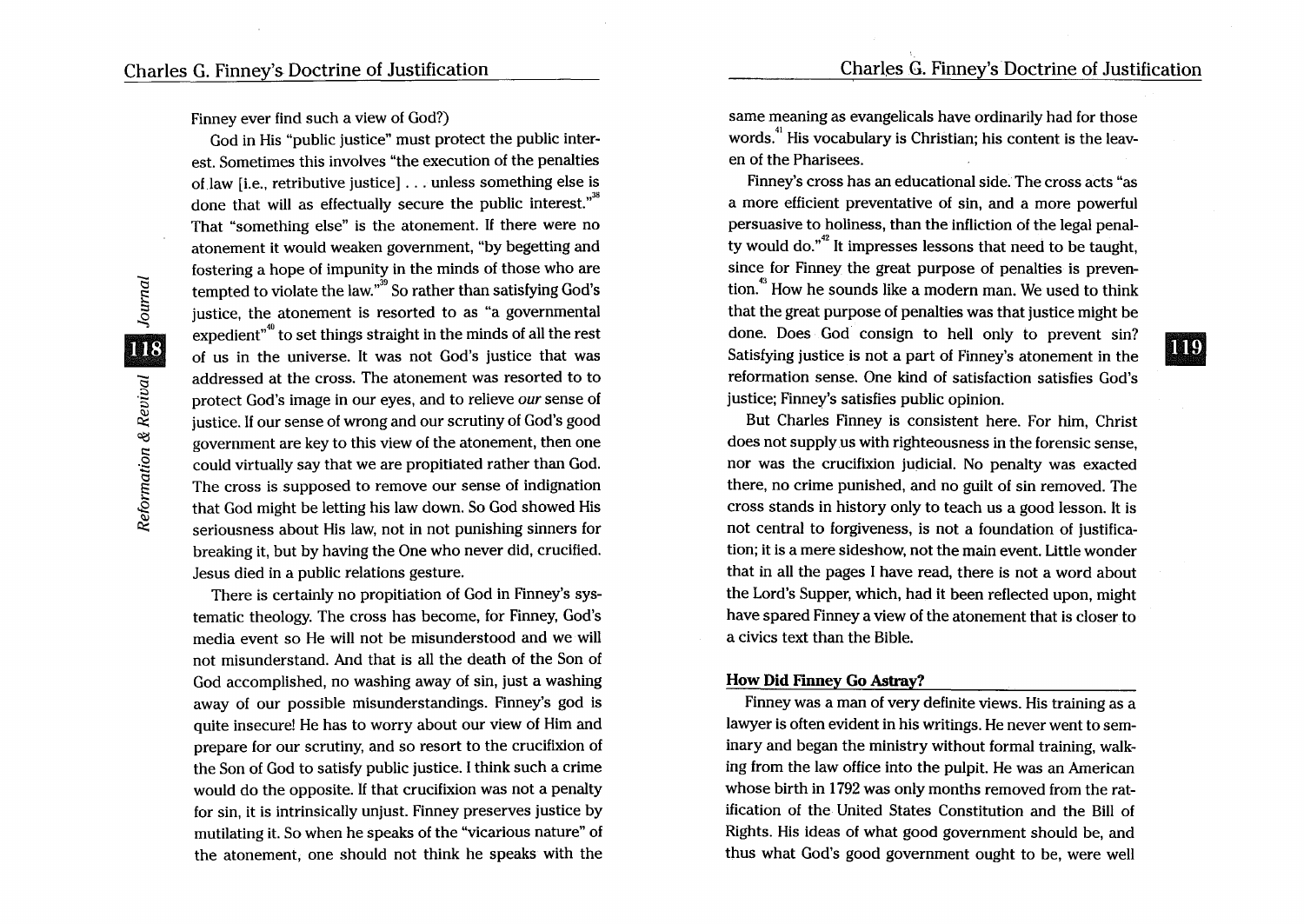**121** 

established in his mind before his conversion at age twentynine. This, however, was not the chief influence on his reasoning.

His *Systematic Theology* is anything but one, leaving huge areas of Christian doctrine untouched. 44 He assigned to natural theology things that can be known only by revelation. Of all things, into this area apart from special revelation, he placed much of his reasoning about the atonement. Those unfamiliar with Finney should not miss this point. He knew that there ought to be an atonement and he knew its purpose before opening his Bible. His theology is highly affect- .<br>ed by his philosophic commitment.<sup>45</sup>

A major feature of Finney's thought is the place he assigned to reason.<sup>46</sup> "Reason is that function of the intellect which immediately holds or intuits a class of truths...."<sup>47</sup> "Immediately" does not mean "right now," but that there is no intermediate means of learning. The truths he refers to as "immediately" held are known without revelation, with no mediating objective Word from God to inform his mind. No Bible was necessary, because ". . . in regard to the intuitions of the reason, this faculty directly beholds the truths which it affirms ... They are not received second hand."<sup>48</sup> Again, "directly" means without a revelation from God, since those things are known intuitively.

The point here is critical to his theology. We expect all Christians to say that we do not know the mind of God unless He reveals it to us. Yet for Finney, "Theology is to a great extent, the science of mind in its relations to moral law."<sup>49</sup> Much of his theology is *a priori*, a massive volume of "first truths" and "self evident truths" "which need no proof.<sup>"50</sup> Angels might fear to tread here, but we now know the reason for Finney's boldness in breaking with so much that the Reformers arrived at by careful study of the Scriptures, since for Finney "there can be no error in the  $a$ *priori* intuitions of the reason."<sup>51</sup> The Bible is in the category of a "second hand" way of knowing. The revelation of the Word of God kicks in where intuition stops. The first truths of intuition are without error. So the American church in the nineteenth century was going to be massively influenced by a theologian who knew what the Bible ought to say apart from the necessity of reading it. In this light, it is easy to understand why there is such a paucity of exegesis in Finney's writings. He knows without reading the Bible how God ought to govern the universe. His confidence was certainly bolstered by the error-free intuitions of his mind. But in the Gospel of John, the Lord Jesus conveys truths that are not His intuition, but things acquired from His Father (John 7:16; 8:40; 12:49). Finney claimed a kind of knowledge the Son of God did not.

,

Now, into this philosophic framework falls the atonement and justification. We know it is coming. Finney predicted: "In all our future investigations we shall have abundant occasion for the application of what has now been said of first truths of reason."<sup>52</sup> It was nonsense, in Finney's intuition, for God to justify a man who still has sins, so it just cannot be. This is "too plain to need proof."<sup>53</sup> It is nonsense for us to have the righteousness of another, so that cannot be either. That all gets settled in a great hurry. A truth of reason does not need to be a matter of revelation!<sup>54</sup> God not only meets the demands of His own intelligence, but of the universe as well.<sup>55</sup> (But if. God meets the universe's demands, then the universe is God, not God.) Finney was confident his "governmental philosophy can satisfactorily explain" the atonement.<sup>56</sup> "Reason can discern divine philosophy!"<sup>57</sup> In such thinking, the cross has again run into the wisdom of this world (1 Cor. 1:17-19).

" ... We shall be naturally conducted by reason and revelation to our ultimate conclusions.<sup>58</sup> His understanding of the atonement came from these two sources. Many will admit that by nature and the law written in the heart, we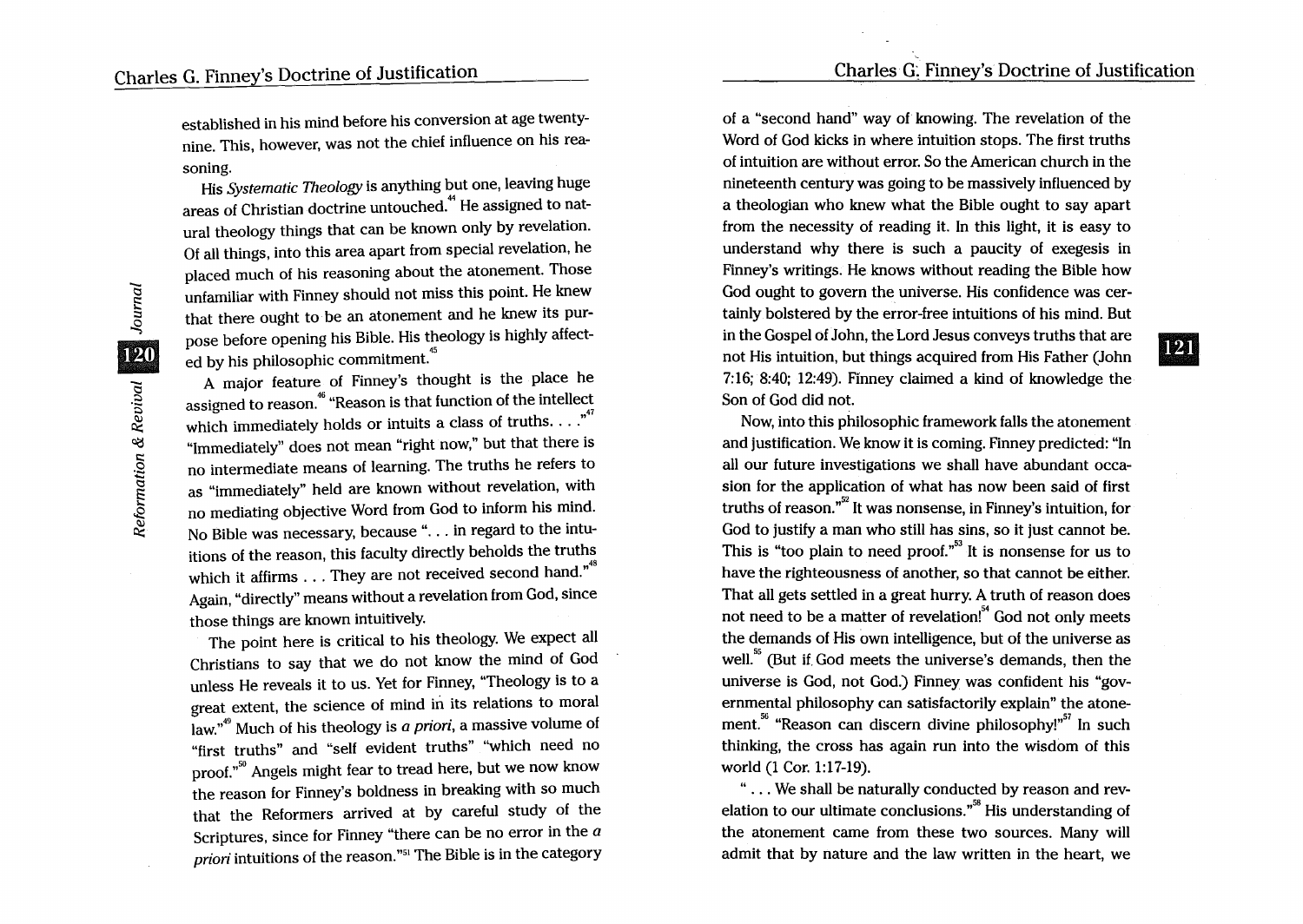have a real sense of the judgment of God-a proper sense of intuition otherwise known as the conscience. But to suggest that "it might naturally have been inferred, that the wisdom ... of God would devise and execute some method of meeting the demands of public justice, that should render the forgiveness of sins possible" is utterly outrageous. That "method" is the atonement. Finney does not say that his intuition foresaw that God would send His Son. That he does leave to revelation. But his human intuition led him to think that some governmental expedient as the atonement "is just what might have been expected of the benevolence of  $God.$ <sup> $60$ </sup> Finney's god is predictable to him. The real God is mysterious and His grace is a surprise from which we never wish to recover. It was owed to no one.  $F$  Finney replaced amazement with expectations. It is difficult to imagine a hymn that lifts our hearts in gratitude for an atonement that was God's "governmental expedient."

Finney spelled out four pages of the affirmations of reason on the atonement before we have any material from divine revelation in the Bible. $e^{62}$  Reason told him that God would pardon sin.<sup>63</sup> No such truth was self evident to Adam and Eve before the fall. No angel who sinned has ever experienced such a grace as God's forgiveness. So this self-evident truth is an error. Yet it is an infallible truth to Finney that God would pursue "as far as possible public and indi vidual happiness."<sup>64</sup> That is a formula for an empty hell. What ever happened to the priority of God's glory as God?

According to Jeremiah 23, Dr. Finney should have stood quietly in God's council to learn from God. " ... Who has listened and heard his word?"-a rather hard thing to do when sure that one's intuitions are absolutely correct apart from second hand revelation. This is why false prophets speak visions from their own minds (v. 16). God has said of such prophets, "I did not send these prophets, yet they have run with their message . . . " (v. 21). Beware of a theologian who knows by his own reason the very secrets of God apart from God revealing them (Deut. 29:29). This is a basic problem with Finney's atonement and his doctrine of a justification. God's ways are unsearchable and past our ever finding out in all the coming ages of His teaching us the incomparable riches of His grace (Rom. 11:33-34; Eph. 2:7). What was so predictable to Finney was but the imagination of his mind. Thus did he trample on precious things, and dismiss them out of hand when they did not fit in with what he expected to be proper for God. $65$ 

## Finney's Counsel in Evangelism

Finney lectured on "How to Preach the Gospel."<sup>66</sup> He counseled on the manner of the preacher, but when specifying content, never once mentioned the action of God in Christ at the cross. The focus instead was on the interior decision of the sinner. "A prime object with the preacher must be to make present obligation felt.<sup>"</sup> "Sinners ought to" be made to feel that they have something to do ... Religion is something to do, not something to wait for  $\dots$  " $^{68}$ "  $\dots$  A change of heart is the sinner's own act.  $\cdot$ . "<sup>69</sup>

Then in his "Directions to Sinners" there is one passing reference to the cross, an explanation of what faith is not. "Christ died for you in particular . . . " — a point of doctrine Finney denied anyway. Having steered the sinner away from that, he then did not even give his own view of the cross. The cross was absent in these lectures to evangelists and also in his direction to sinners. But he did offer "a proper answer for this inquiry, 'What must I do to be saved?'" He began his reply: "And, generally, you may give the sinner any direction, or tell him to do anything, that includes a right heart, and if you make him understand it, and do it, he will be saved."<sup>70</sup> (Please read that carefully.) He ended his reply: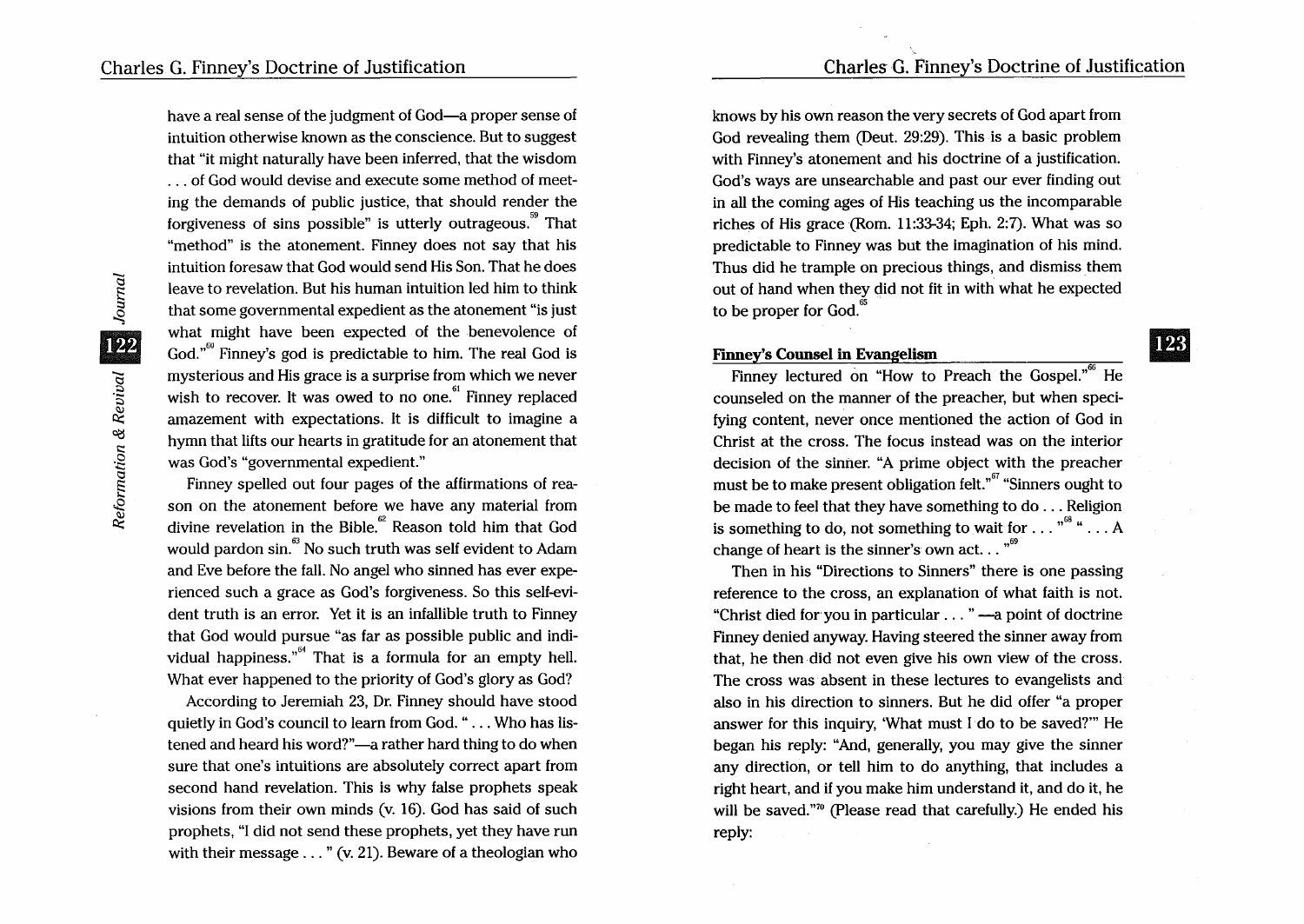**125** 

There is a great variety in people's exercises. Whatever point is taken hold of, between God and the sinner, when the sinner yields that, he is converted. Whatever the particular exercise may be, if it includes obedience of heart to God on any point, it is true conversion. Whenever the mind is directed to any one point of duty, he is ready to follow. It matters very little which of these directions is given, if it is only made plain, and if it is to the point, so as to serve as a test of obedience to God. If it is to the point that the Spirit of God is debating with the sinner's mind, so as to fall in with the Spirit's work, and not to divert the sinner's attention from the very point in controversy, let it be made perfectly clear, and then pressed till the sinner yields, and he will be saved. $\frac{\pi}{2}$ 

Did Finney forget that the real answer to this question in Acts 16:31 is, "Believe on the Lord Jesus Christ"? If the sinner will stop trying to climb up to heaven or down into the deep and simply confess with his mouth that Jesus is Lord and believe in his heart that God has raised Him from the dead (and that's all), he shall be saved (Rom. 10: 5-13).

## **Conclusion**

Charles Finney was passionate in his disagreement with the learning and heritage of the Reformers. He dismissed their return to Scripture and Christ-centered grace. In its place he urged the vagaries of his own thought, thinking heavily colored by Enlightenment views of human reason. Holy things such as the very thought that Another could represent us, obey for us, and die for us, were all treated with arrogant disdain. The promise of the gospel was replaced with the pretense of our righteousness, a burden unbearable to every sinner. To this evil he then added an explanation of the cross as something without power to remove sin, bring us to God or remove our guilt. Finney

exclaimed that nothing at all in the mediatorial work of Christ procures our standing with God. The proper response to such a gospel from "America's Greatest Revivalist" is rejection of his error and disgust for profaning the work of our Lord.

. Yet the virus of Finney is still present in the evangelical bloodstream. It shows up whenever God's love is presented detached from the violence of the wrath of God's fury against our sin on the cross, where God smote the Holy One Who became sin for us. The cross is the gospel. God's love is never at variance with His loving His own grace and justice. Gracious love and retributive justice are not at odds with each other. One is the wellspring of the other because God expressed love by providing the atonement. Whenever one is detached from the other, a Finney-like reduction of the gospel is with us still. The cross is rooted in God's love and is God's declared means of saving, yet Finney insisted the ground of justification is love and not the cross alone. What God has channeled through the cross, Finney detours around it, bringing the love of God to wicked sinners with sin yet unatoned for, never realizing that a crossless contact with God would incinerate us for our sin. We need our Mediator. God can be approached in no other way, nor does He approach us in any other way.<sup>72</sup>

Finney's intuition did not reveal the gospel to him, so he concocted a non-atoning atonement. A failure to proclaim the cross in its necessity, centrality and effectiveness as the climax of our Savior's lifelong obedience is to give up the real ground of our justification. In Christ's obedience we rest from our worries and our works. Only one clean lawkeeping life has occurred in the filth of human history. That righteousness of His is there in the gospel for all who will in faith embrace it. At Calvary, the only hell on earth to precede the Judgment Day has already happened. That too will replace all the hells of all who believe God's promise. But poor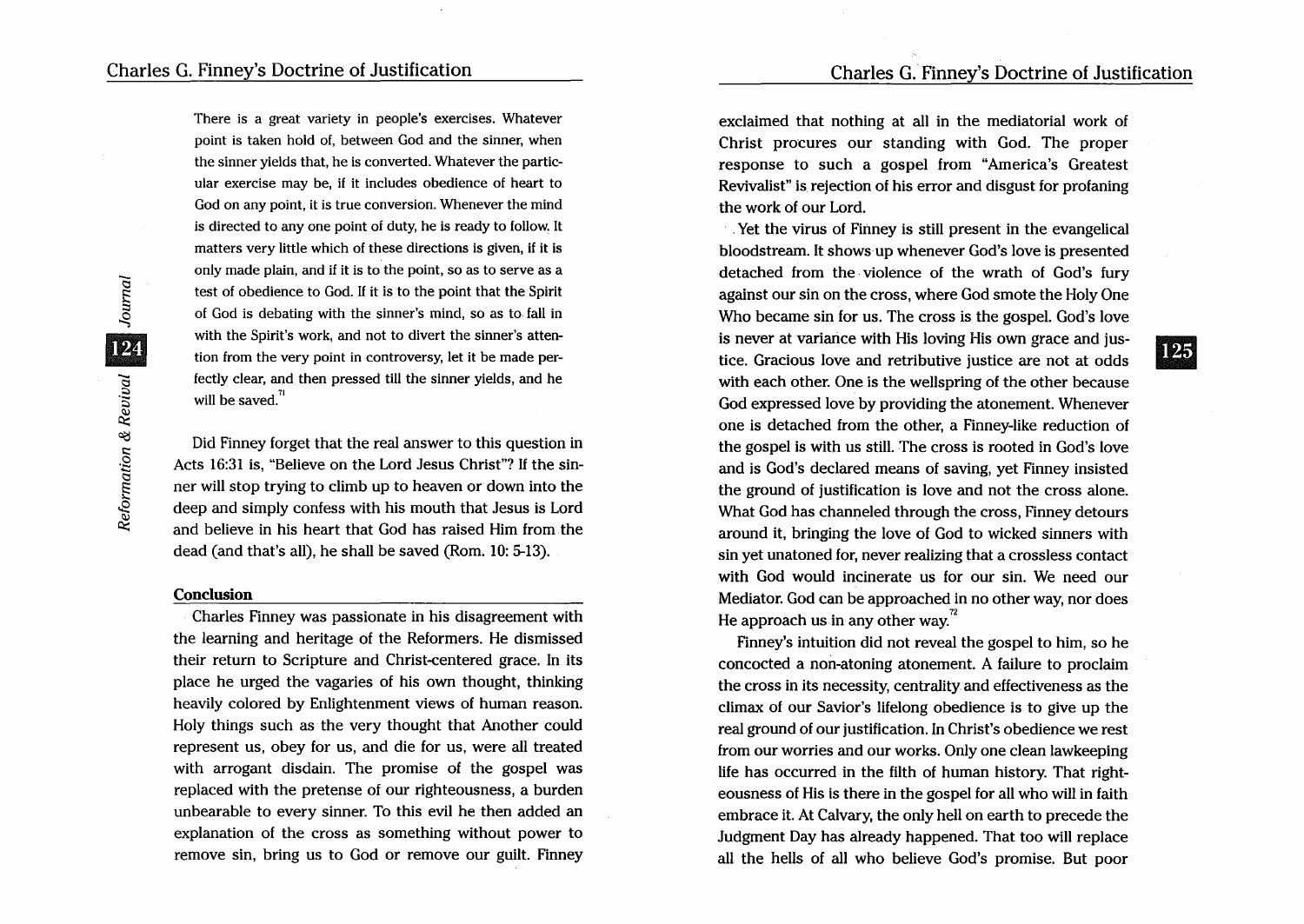**127** 

Charles Finney denied both the doing and the dying of Christ. He led people away from Christ, and led sinners to, of all things, themselves! Our great high priest learned obedience in His days on earth, and in His sacrifice met the law's penalties. Yet Finney told people to bring to God their own obedience and held out forgiveness with sin not paid for. It is difficult to imagine a more thorough denial of justification by faith alone by anyone purported to be an evangelist.

He was a wolf in sheep's clothing. In our tolerant age of discomfort with God's doctrines coupled with our principle of avoiding almost all disagreement, Finney's denials are allowed to sit unnoticed in our evangelical Hall of Fame. The laudatory language should stop. The gospel treasure he denied should be mined in God's Word again with due diligence, articulate definition, and joyful proclamation. In all this, Finney is no role model for us. We should admit at last that Charles Grandison Finney was a false prophet, an evangelist who did not believe nor preach the gospel.

## Author

David H. Linden lives in Calgary, Alberta, where he works with international students at the University of Calgary in association with Action International Ministries. He is a graduate of New Brunswick Bible Institute, Columbia International University (formerly Columbia Bible College), and Covenant Theological Seminary. Under the ministry of Action International Ministries David has lectured on the subject of justification both in North America and the Philippines.

# Endnotes

1 From the cover of the 1976 edition of Charles G. Finney, *Systematic Theology* (Minneapolis: Bethany House, 1976).

- 2 There is also a briefer 432-page 1976 edition by Bethany House. The 1994 edition has 602 pages.
- 3 Any student who seeks to derive Finney's position from this theology will find at many critical places that Finney is quite passionate to say what he does *not* believe. He at times makes it plain that it is the *Westminster Confession of Faith* (see the author's preface, pp. 3-4) and Reformation theology in general. The difficulty, though, is to find his View stated positively without the polemics taking charge of his discussion. In pages 360-61 the discussion of what justification is not, is double what it is. And when he is stating what it is, he cannot cease from saying what it is not. Finney often refutes more than he
- 4 Ibid., 361.
- 5 " ... a merciful acceptance of the penitents and never as a forensic or judicial acquittal or justification of them" (p. 361). Here Finney, the trained lawyer, slips into a use of the word "justification" where the forensic nature of it shines through. But theologically he held that justifying a sinner is a contraction in terms and is nonsense.

affirms. Thus this writer sometimes has to cull the posi-

tion he is affirming from the negatives.

- 6 Ibid., 362.
- 7 Ibid., 362-73.
- 8 "They have talked of justification by faith, as if they supposed that, by an arbitrary appointment of God, faith was the condition, and the only condition of justification" (p. 366).
- 9 There is another that is not didactic. Its purpose is simply to introduce a series of Scripture quotations.
- 10 I have found no reference in Finney to a faith that does not work as in the case of Abraham, "to him who does not work but believes ... " (Rom. 4:5). He lists the verse twice, once with no treatment of it, as is his usual custom. In the case where he does comment, he claims,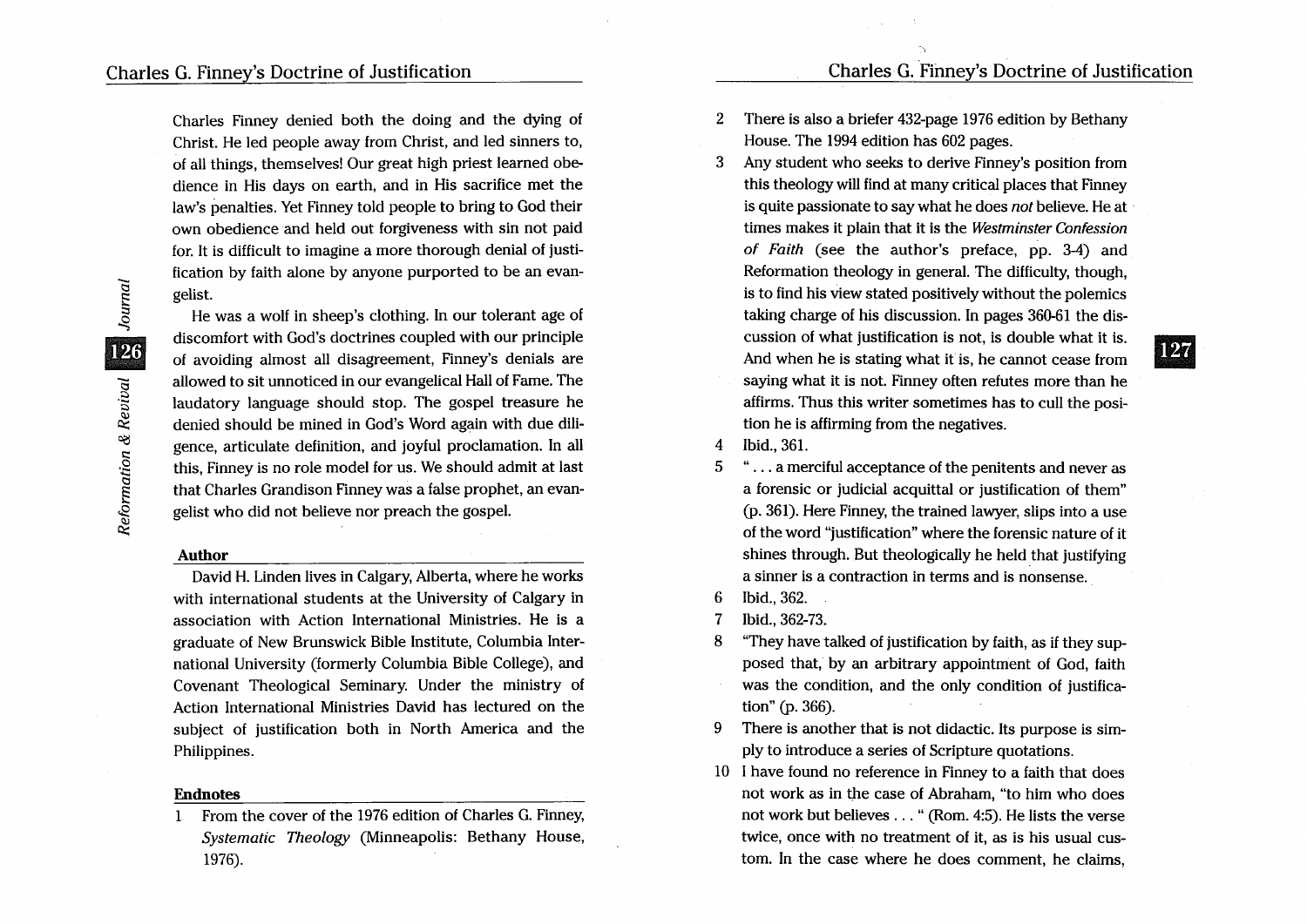"Here justification is represented only as consisting in forgiveness of sin ... " (p. 373). Amazingly, to Finney the words "his faith are credited as righteousness," teach only forgiveness and do not teach imputed righteousness. That faith·· works is agreed to. But when faith receives, it does not work. Once justification has been decreed and thus the Spirit given, the fruit of the Spirit comes into play. Thus faith without works moves on to be a faith that does work. The standard Roman confusion of this point is found throughout Finney.

11 "It [repentance] implies a universal reformation of life, that is a reformation extending to all outward sin. The penitent does not, and remaining penitent, cannot reform in respect to some sins only" (p. 346).

- 12 Ibid., 343.
- 13 Ibid.
- 14 Ibid., 344.
- 15 Ibid., 368.
- 16 Ibid., 369.
- 17 Ibid., 368-69.

20 Ibid., 375.

- 18 In another chapter Finney says, " .... if it be true that Christians are justified without present full obedience. That surely must be a doctrine of devils" (p. 125). He is seeking to avoid antinomianism, and he is arguing for the necessity of repentance-that purpose I do not dispute, but he sees only full obedience in the Christian as a condition of justification and that is the matter now being disputed in this article. We do argue for full obedience as the very ground of justification, but it is the obedience of Christ.
- 19 "... The Christian . . . is justified no longer than he obeys, and must be condemned when he disobeys ... the sinning Christian and the unconverted sinner are upon precisely the same ground" (p. 116).
- 21 Ibid., 369.
- 22 Ibid., 363.
- 23 Ibid., 369.
- 24 Yet at times Finney seems not to comprehend the view he seeks to refute. On p. 124 he thinks Reformation theology believes "a partial obedience can be accepted" by God, when the real position is that only the unblemished obedience of Christ is the ground of our hope.

25 Ibid., 377.

- 26 In Lecture 8, "Obedience to the Moral Law," he does reduce the definition of sin, as not including such things • as "constitutional appetites and susceptibilities" (p. 129), and therefore presumably lust. Obedience does not even "imply that we always, or even aim at, or do our duty" (p. 136). This is not surprising in any system where our obedience is a condition of our salvation, that there would be tremendous pressure to define sin in a way more congenial to our corruption.
- 27 Ibid., 364.
- 28 Page xi in the Foreword by Robert L. Reymond of Justification by Faith Alone, Charles Hodge (Hobbs, New Mexico: The Trinity Foundation, 1995).
- 29 Ibid., 373.
- 30 Ibid., 209.
- 31 Ibid., 374.
- 32 Ibid.
- 33 Ibid., 375-76.
- 34 The NIV does not use the sharper word "propitiation." It says "atoning sacrifice." When we see the kind of confusion Finney spread, and his works do follow him, it is wise to use the sharpest translation possible. Finney's Systematic Theology has a glossary which includes an entry for atonement, but nothing on propitiation. Bringing those two words together would be a corrective to Finney's theology. The glossary says atonement

Journal 128 Reformation & Revival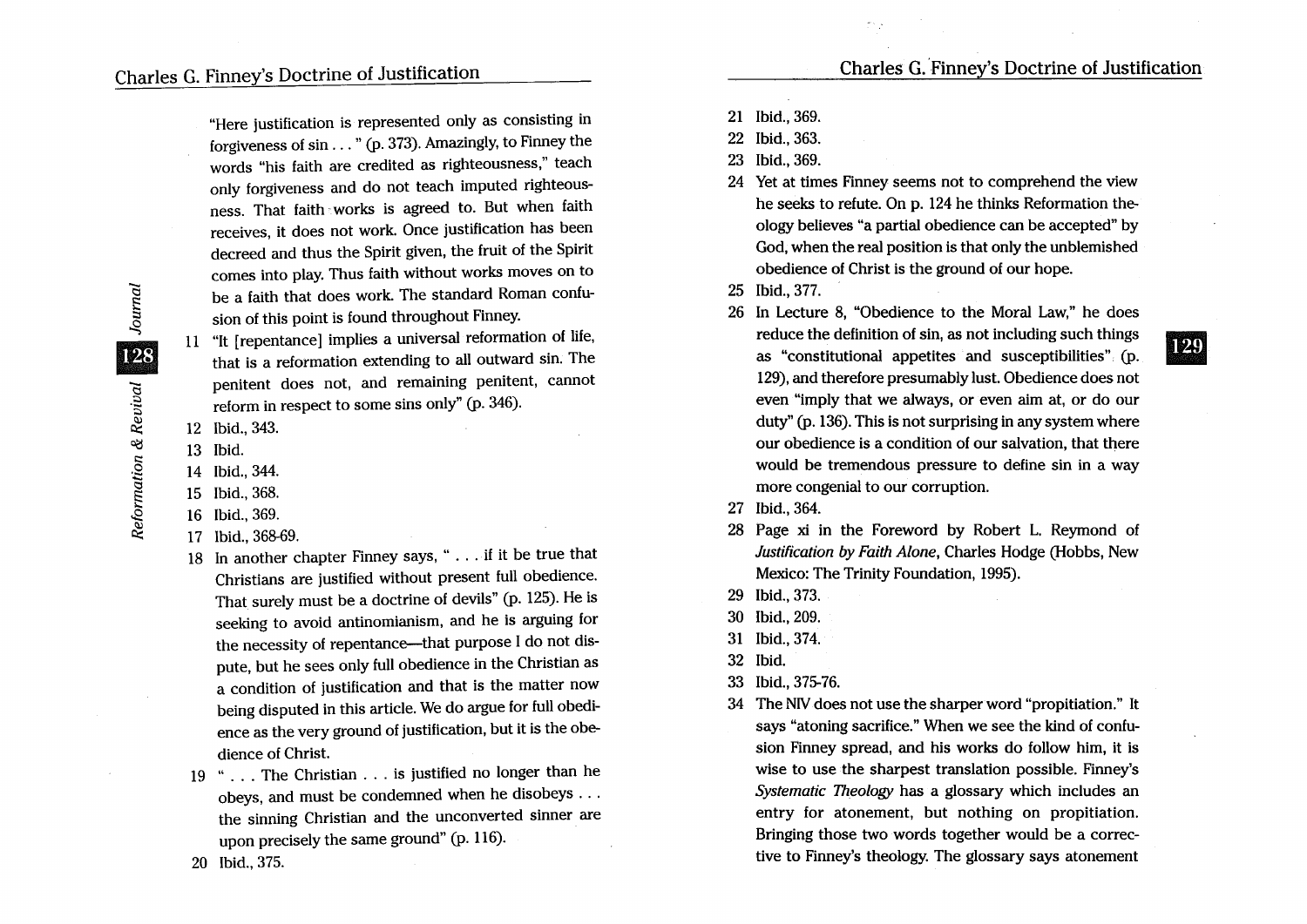is: "The governmental substitution of the sufferings of Christ for the punishment of sinners. It is a covering of their sins by His sufferings" (p. 586). One had better read Finney carefully to see what those words mean.

- 35 Ibid., 372. This paragraph is long but would be one of the better places to read for a summary of his thought on the atonement. In the lecture on justification, he expends much ink to say what the atonement does not mean. Here he says more of what it does, but even there he cannot get through the paragraph without resuming his attack on imputed righteousness.
- 36 Ibid., 374.
- 37 Ibid., 125.
- 38 Ibid., 209.
- 39 Ibid.
- 40 Ibid., 364. On page 372, Finney uses the words "resorted to."
- 41 Ibid., 215.
- 42 Ibid., 214.
- 43 Ibid., 213.
- 44 I recommend Michael Horton's two 1995 papers from Modern Reformation on "The Legacy of Charles Finney" and "Charles Finney vs. The Westminster Confession." Also the Winter 1997 issue of the Reformation & Revival Journal has four articles that either focus or bear on Finney. My article does not purport to be an historical survey. An example here: It would be unreasonable for a law to be enacted which citizens cannot fulfill, such as working twenty-five hours a day. Finney is right, so he reasons that it is the same with God: if God commands perfect obedience, then obviously man is capable of such obedience, or it would have been oppressive of God to require it. "To talk of inability to obey moral law is to talk nonsense" (p. 21). In our sin we cannot obey, and in God's holiness, He cannot command less. Finney

resolves this with a defective view of the Fall. Finney's view of what a human legislature should do colors his views of God's government.

46 See especially pp. 11-19.

 $\sim$  .

- 47 Ibid., 13.
- 48 Ibid.
- 49 Ibid., 12.
- 50 Ibid.,15.
- 51 Ibid., 14.
- 52 Ibid., 17.
- 53 Ibid., 126.
- 54 Ibid., 74. 55 Ibid., 75.
- 56 Ibid., 212.
- 57 Ibid.
- 58 Ibid., 19.
- 59 Ibid., 212.
- 60 Ibid.
- 61 Unfortunately Finney held that what is expedient is demanded of moral law. The atonement is expedient and therefore it was incumbent upon God in His wise governing to resort to an atonement. God is under obligation to the moral law (p. 122) to govern by these principles, thus the atonement is not a gracious act but an expediency it is His duty to pursue. The deeper one digs in Finney's theology the more obnoxious it becomes. I think the angels who sinned wish that Finney were right and that a way of forgiving them would be resorted to under the obligation of God to pursue universal benevolence. Why not save fallen angels, if the ultimate purpose of the law is the happiness of the creature (p. 85) and benevolence constitutes true religion? (p. 102).
- 62 Ibid., 211-14.
- 63 Ibid., 212.
- 64 Ibid., 214.

181